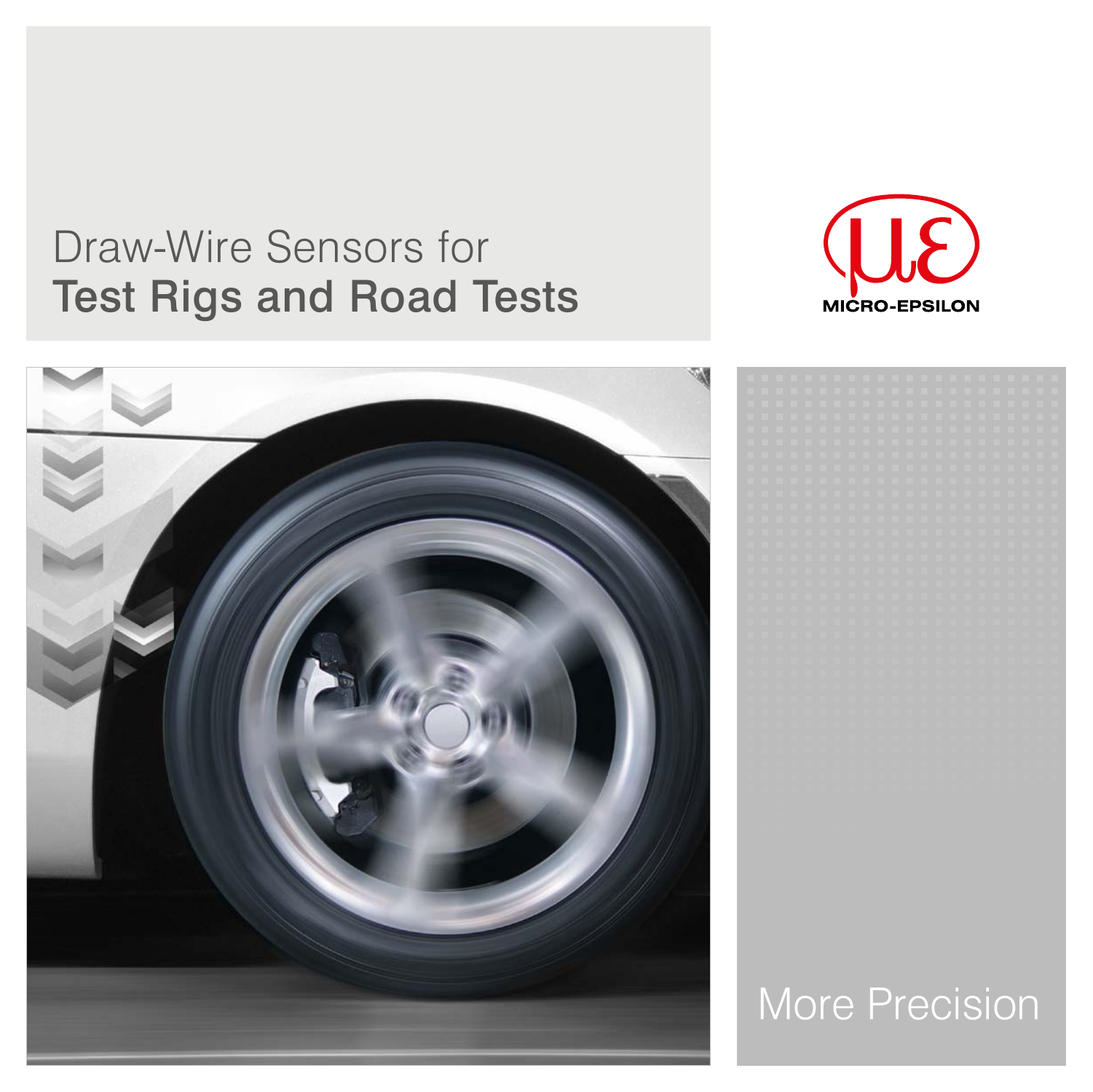



#### Key advantages of the wireSENSOR MT series

- Worldwide smallest draw-wire sensor
- Measuring ranges up to 130 mm
- Suitable for wire accelerations up to 60 g
- Easy, quick and flexible installation



### Key advantages of the wireSENSOR MPM series

- Requires little space but offers large measuring range (telescopic)
- Very easy and flexible installation
- Measuring ranges up to 1000 mm
- Robust sensor design, insensitive to shock and vibrations
- Suitable for very high wire accelerations up to 100 g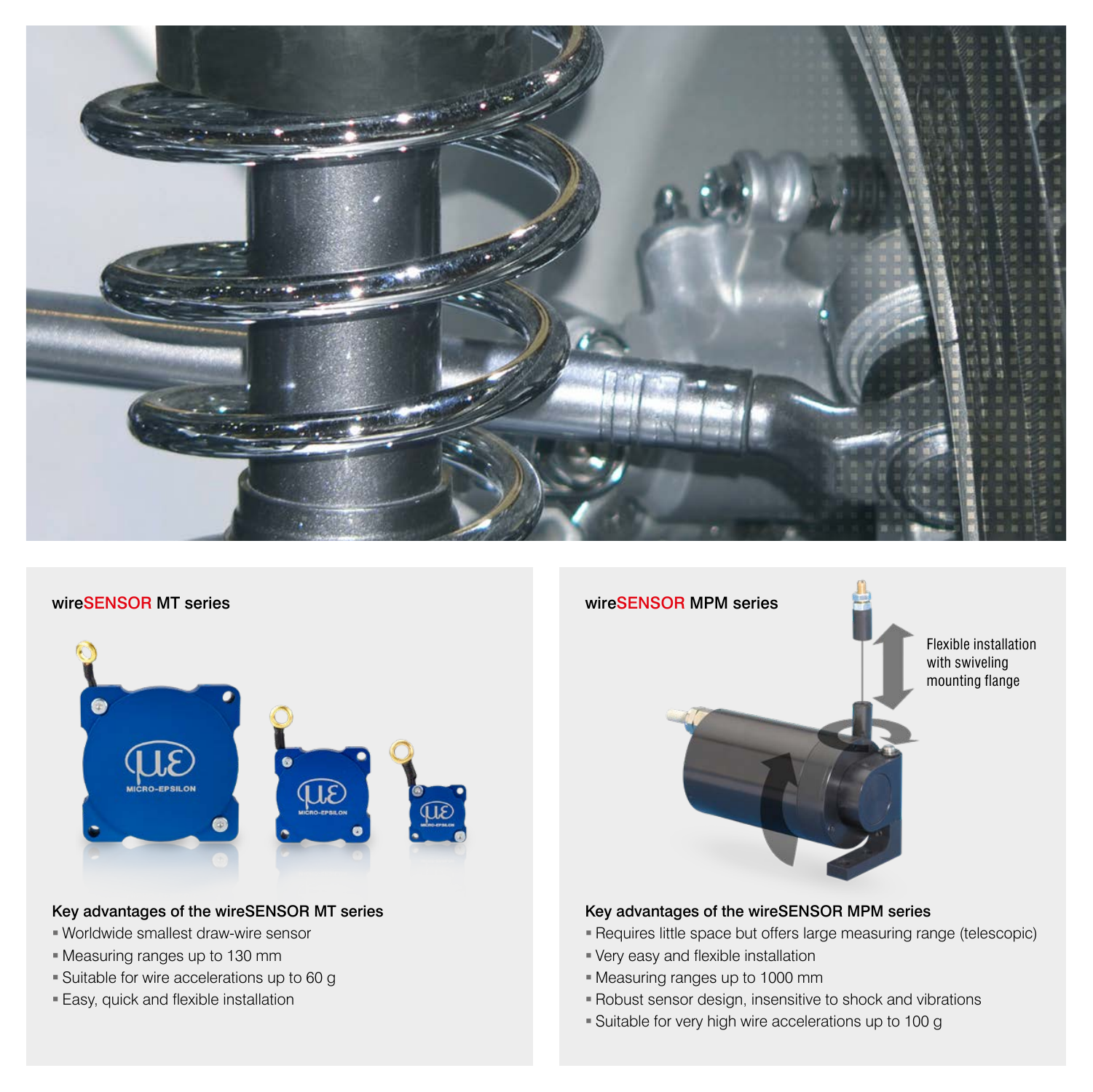





The wireSENSOR MT series is suitable for extremely small spaces.

#### Spring travel measurement in road tests

During road tests and also in test rigs, extensive tests are performed on the vehicle. This requires sensors that meet the high requirements placed in road tests involving high wire accelerations, vibrations, shocks and limited installation space. For spring travel measurements, MPM draw-wire displacement sensors are mounted in parallel to the shock absorber to record the data with different road conditions. Based on the displacement signal obtained, vibration velocity and vibration acceleration are calculated.



#### Measuring the pedal travel

In order to optimize the braking behavior and the pedal travel involved, F50 draw-wire sensors are used. These sensors are specially designed for this measurement task and offer a rotatable potentiometer, which enables the user to freely select the measuring range within the entire extraction length (150 mm). The integrated deflection pulley allows the sensor to be flexibly integrated in the footwell or the engine compartment.



#### Displacement measurement in crash tests

During the crash test, multiple sensors measure the effects on the car body and the passengers caused by the impact. In order to measure deformations and movements of car body parts and interior equipment, wireSENSOR MPM draw-wire sensors are used. The sensors are connected with the measurement object via a wire. Their high wire acceleration enables the sensors to detect the object movement.